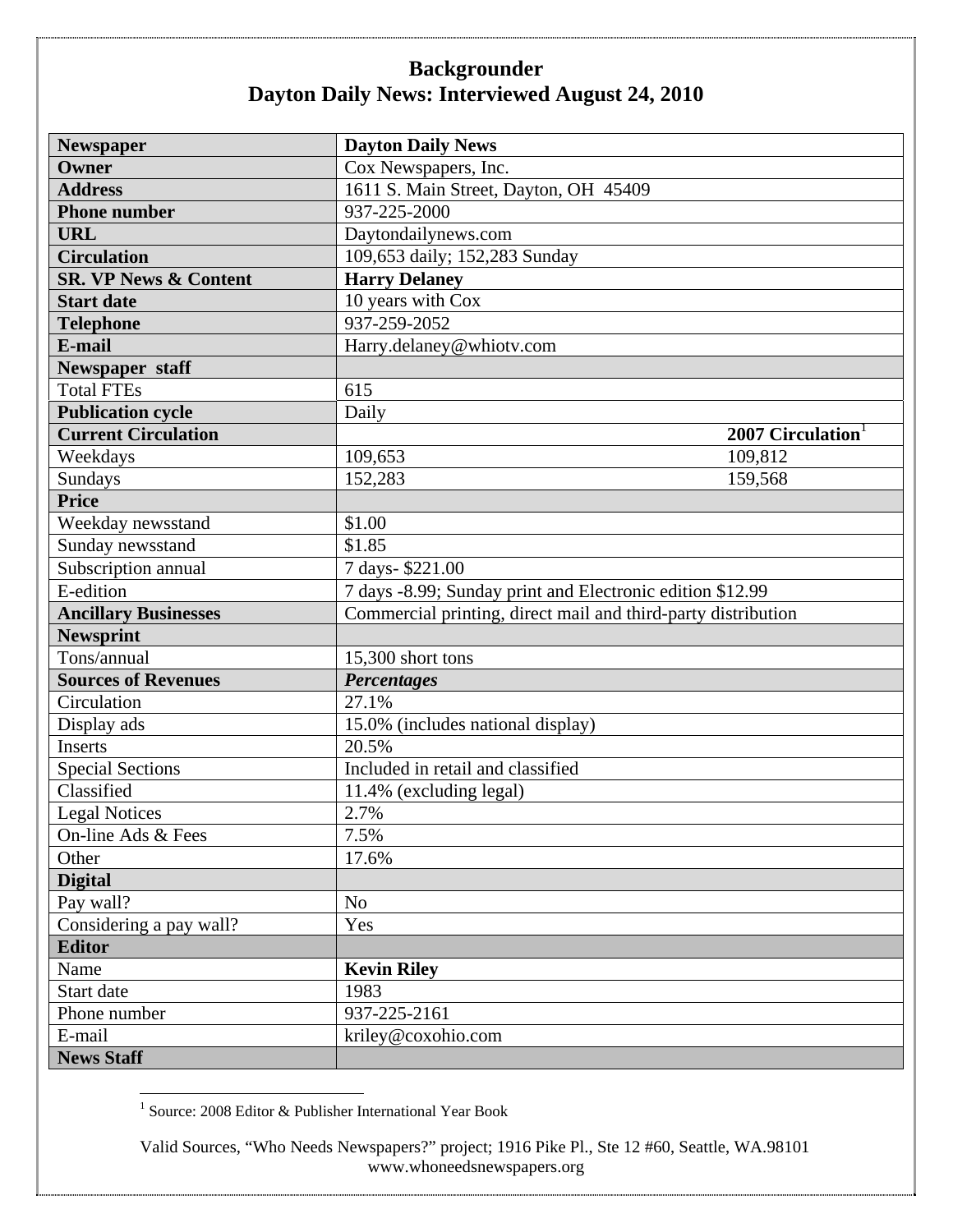| <b>Total FTE</b>                                                        | 100                                                                     |
|-------------------------------------------------------------------------|-------------------------------------------------------------------------|
| Reporters                                                               | 48                                                                      |
| Managing editors                                                        | 18                                                                      |
| Assignment editors                                                      |                                                                         |
| Copy editors                                                            | 30                                                                      |
| Photo                                                                   | 7+ Freelance                                                            |
| Online & Video                                                          |                                                                         |
| Layout & Graphics                                                       |                                                                         |
| <b>Bureaus</b>                                                          | Two in Columbus; Statehouse coverage                                    |
| Coverage                                                                | Dedicated more than 50% of time.                                        |
| Local government                                                        | Yes                                                                     |
| Courts                                                                  | Yes                                                                     |
| Public safety                                                           | Yes                                                                     |
| State government                                                        |                                                                         |
| <b>School Board</b>                                                     |                                                                         |
| Education                                                               | Education $+$ Higher Education                                          |
|                                                                         |                                                                         |
| <b>Business</b>                                                         | 4 reporters                                                             |
| <b>Sports</b>                                                           | 5 sports writers                                                        |
| Entertainment & arts                                                    | 21/2                                                                    |
| Other                                                                   | DDN uses "Ohio News Organization" a cooperative of reporters among      |
|                                                                         | the 8 largest newspapers that covers the Cincinnati Reds and Ohio State |
|                                                                         | University sports, etc.                                                 |
|                                                                         |                                                                         |
| <b>Director of Digital Strategy Cox</b>                                 |                                                                         |
| <b>Media Group Ohio</b>                                                 |                                                                         |
| Name                                                                    | <b>Ray Marcano</b>                                                      |
| Start date                                                              | 26 years with Cox; 4 years in digital                                   |
| Phone                                                                   | 937-225-2323                                                            |
| E-Mail                                                                  | Ray.marcano@cmgdigital.com                                              |
| <b>Website start date</b>                                               |                                                                         |
| <b>Reporting/Photo staff</b>                                            |                                                                         |
| Does reporting staff feed materials                                     | All reporting staff prepares products for website                       |
| for digital media                                                       |                                                                         |
| <b>Capabilities</b>                                                     |                                                                         |
| Web platform software?                                                  |                                                                         |
| Content management system:                                              | Changing over to system from CMG digital                                |
| software?                                                               |                                                                         |
| Does your organization                                                  | Yes                                                                     |
| write code?                                                             |                                                                         |
| Number of coders?                                                       | 5:4 HTML, and 1 Java                                                    |
| Proprietary or open-source code?<br>Why?                                | Now use Cox Media Group (CMG) Digital, about 100 employees              |
|                                                                         |                                                                         |
| <b>Flexibility &amp; response time</b><br>Can you change web platform - | Managed by CMG in Atlanta. About 125 websites. 86 Separate radio and    |

Valid Sources, "Who Needs Newspapers?" project; 1916 Pike Pl., Ste 12 #60, Seattle, WA.98101 www.whoneedsnewspapers.org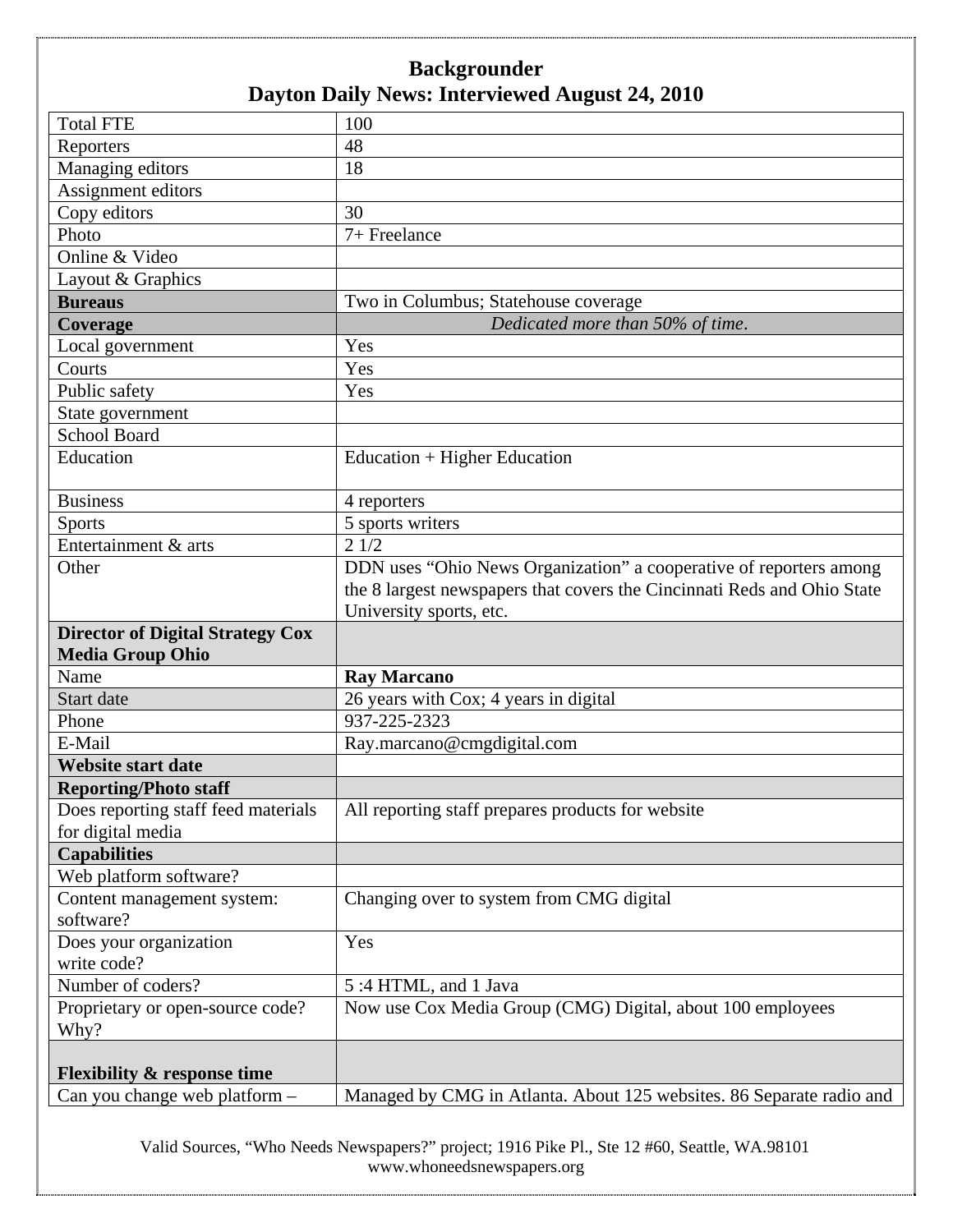| coding, architecture, software -- at  | TV sites.                                             |
|---------------------------------------|-------------------------------------------------------|
| least once a month? Do you?           |                                                       |
| Can you add new functionality         | Yes                                                   |
| promptly as it becomes available?     |                                                       |
| <b>Digital Tools</b>                  |                                                       |
| Crowd sourcing?                       | Yes                                                   |
| Data visualization?                   | Rarely: Special reports. Animated graphics.           |
| Investigative reporting?              | Yes.                                                  |
| Documentary video?                    | Yes                                                   |
| Other functionality                   | VideoPlayer; Search Functionality; Pool functionality |
| <b>Social Media</b>                   |                                                       |
| What is the overall organizational    | Facebook                                              |
| commitment to collecting, creating,   | Twitter                                               |
| shaping and delivering all your       |                                                       |
| news/information products through     |                                                       |
| these digital channels?               |                                                       |
| To what extent is your newspaper      | Extensively                                           |
| connected to people through social    |                                                       |
| media?                                |                                                       |
| <b>Advertising</b>                    |                                                       |
| Is your advertising staff is able to  | Yes                                                   |
| provide competitive digital services  |                                                       |
| to merchants?                         |                                                       |
| Do you use "real time" ads?           | Flash enabled                                         |
| Does your advertising department      | Yes                                                   |
| sell "digital services", such as      |                                                       |
| helping merchants with website        |                                                       |
| production?                           |                                                       |
| Does your ad department sell          | Yes                                                   |
| electronic coupons or other modern    |                                                       |
| digital products?                     |                                                       |
| <b>Assessment</b>                     |                                                       |
| How do you assess your digital        |                                                       |
| news/information products?            |                                                       |
| MonthlyVisits                         | 2.5 M                                                 |
| Monthly Page-views?                   | 26 M                                                  |
| Monthly uniques?                      | 1.4 M                                                 |
| Do you assess news content?           |                                                       |
| Number of sources?                    |                                                       |
| Writing or visual journalism          |                                                       |
| impact?                               |                                                       |
| Other?                                |                                                       |
| Editing                               |                                                       |
| Are there different procedures        |                                                       |
| (layers of editing) for web vs. print |                                                       |

Valid Sources, "Who Needs Newspapers?" project; 1916 Pike Pl., Ste 12 #60, Seattle, WA.98101 www.whoneedsnewspapers.org